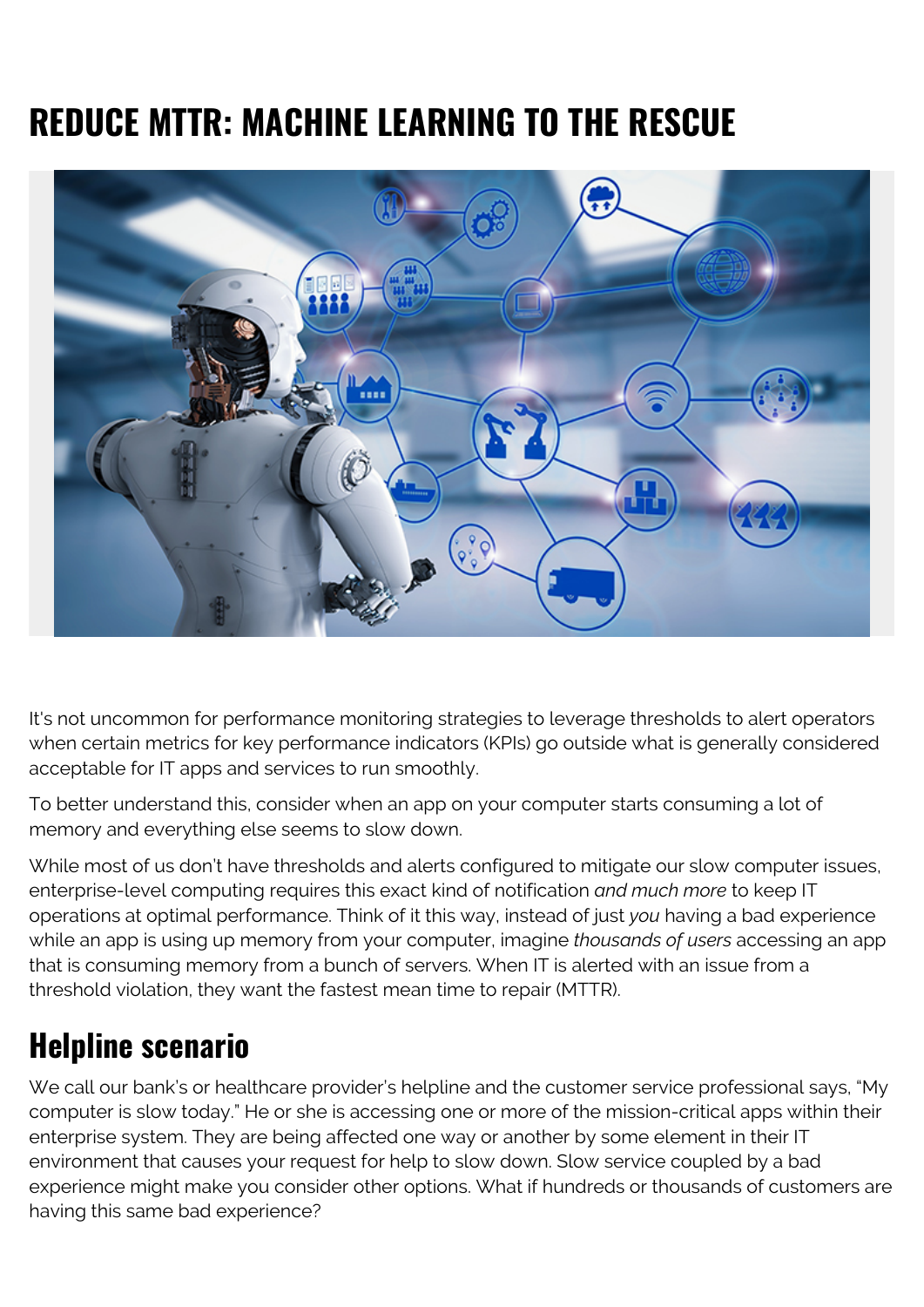This customer service professional enters a service ticket for the slow app and the system also generates alerts based on one or more conditions that led to this bad user experience on the helpline.

## **Complexity**

What makes these issues particularly complex is that enterprise-level app performance requires tiptop performance across all tiers of web servers, app servers, and database servers in traditional architectures as well as in more modern, highly-distributed environments with [microservices](https://www.bmc.com/blogs/microservices-architecture-introduction-microservices/). For most enterprises, the complexity behind mission-critical apps span data centers, private and public clouds, and even brokered services from other providers. If the apps are not running smoothly, chances are the business is losing revenue, productivity, and even brand loyalty.

If IT operations staff get an alert every time a performance measurement reaches a threshold for even a brief period, managing the volume of these alerts can be a nightmare. The issue might not even have a significant or sustained impact on end-user experience. This situation can be very inefficient to address.

That's why modern IT Ops solutions provide ways to go beyond basic monitoring to reduce the noise associated with event storms.

### **How machine learning and analytics can help**

Instead of relying on static thresholds, here are several machine learning and analytics approaches to fix issues based on priority and impact so that IT operations can reduce MTTR:

*Behavioral Learning*—Use a combination of baseline data from machine learning and a threshold value to determine when an issue is more likely to be a problem. You only get notified when a measurement is outside of what is learned as normal for the time of the baseline data *and* is above the critical performance value of a threshold that you specify. A typical scenario for this would be during expected high demand usage at the beginning of the day or work week. CPU utilization for servers supporting apps could spike for an expected length of time every Monday morning between 9 AM and 10 AM.

For example, you have set an absolute threshold of 80 percent utilization for CPU—*generally considered as a good value to start being concerned about performance of your servers*. If utilization spikes to 90 percent against a learned baseline for this period between 85 - 95 percent, you would not get an alert. If, however, there's another time during the week when usage is at 90 percent with the baseline between 65 – 75 percent, you would get an alert that you need to address. In the first case, the actual usage does not go above the threshold *and* outside the learned baseline. In the second case, the actual usage is above what is considered normal *and* is above the absolute threshold.

This helps you prioritize the most important issues first.

*Predictive Events*—Use a combination of hourly baseline data and a critical threshold value to receive an alert or event notification when a measurement is about to reach the critical threshold (typically about three hours). Machine learning provides the hourly baseline data and you set the critical threshold. When a measurement starts to go outside the baseline value but before it reaches the critical threshold, you essentially get a warning. If you don't do something in time, performance